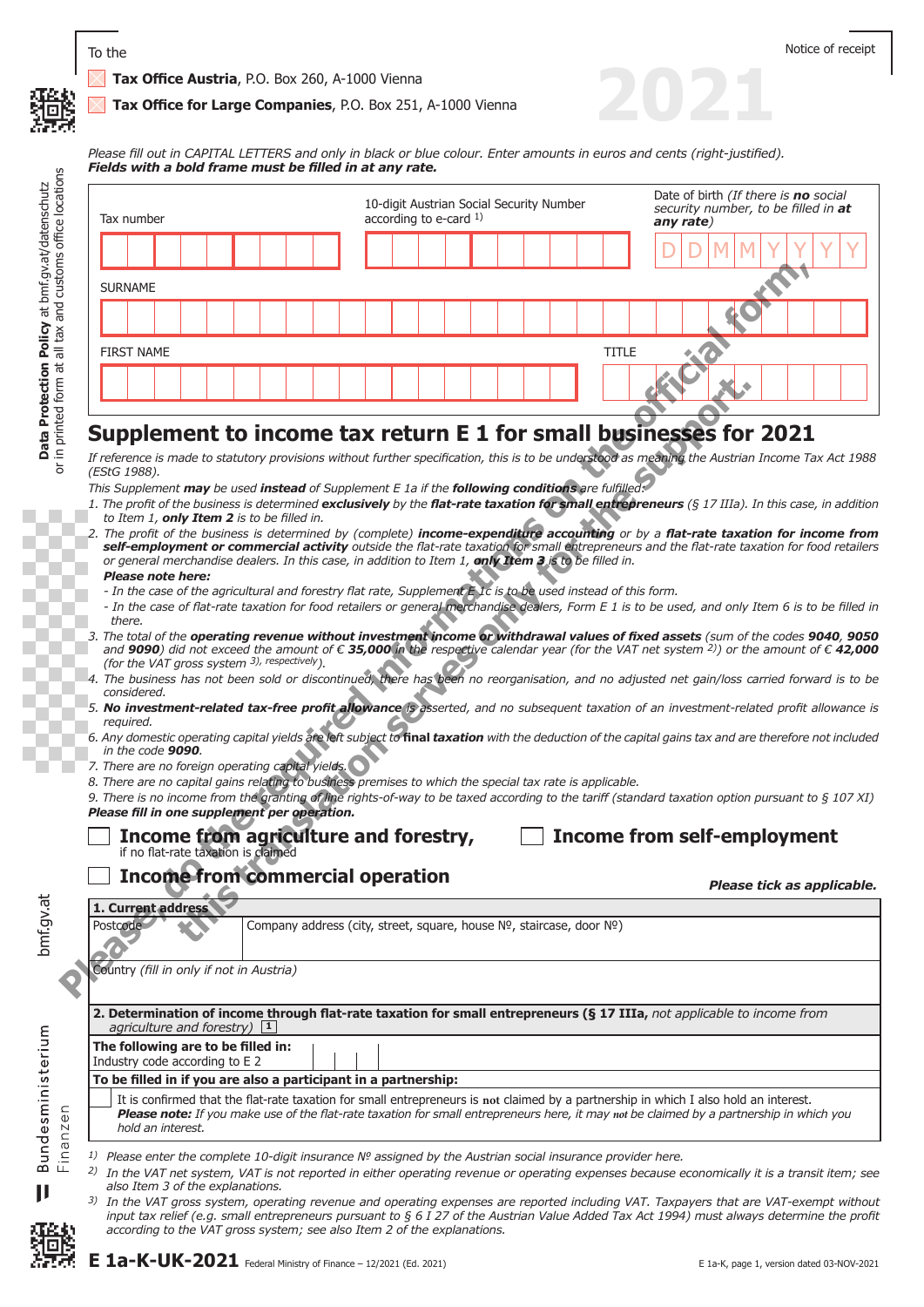|                                                                                                                                                                                                                  |            |                 |                                                     |      | Amounts in euros and cents |                          |
|------------------------------------------------------------------------------------------------------------------------------------------------------------------------------------------------------------------|------------|-----------------|-----------------------------------------------------|------|----------------------------|--------------------------|
| Operating income (without reported turnover tax)<br>Note: The reimbursement of travel costs that are offset by operating expenses to the same                                                                    |            |                 |                                                     |      |                            |                          |
| amount is not to be included here.                                                                                                                                                                               |            |                 |                                                     | 9027 |                            |                          |
| Operating expenses pursuant to $\S 4$ IV 1 (in particular compulsory insurance contributions)<br>Note: Travel costs that are offset by a cost substitute of the same amount not to be reported                   |            |                 |                                                     |      |                            |                          |
| in code 9027 are not to be reported here.                                                                                                                                                                        |            |                 |                                                     | 9028 |                            |                          |
| <b>Preliminary profit/loss</b> (without consideration of the operating expense flat rate and the basic tax allowance                                                                                             |            |                 |                                                     |      |                            |                          |
| (balance from value 9027 minus value 9028) (Please transfer this amount to form E 1 in item 11 line<br>1 or item 12 line 1. The operating expense flat rate is automatically considered when determining the     |            |                 |                                                     |      |                            |                          |
| income, therefore no entry is required)                                                                                                                                                                          |            |                 |                                                     |      |                            |                          |
| The basic tax allowance is waived (If you do not waive, the basic allowance will be automatically considered)                                                                                                    |            |                 |                                                     |      | 30                         |                          |
| 3. Determination of income by means of income-expenditure accounting or flat-rate taxation (outside the agricultural and                                                                                         |            |                 |                                                     |      |                            |                          |
| forestry flat rate, the flat-rate taxation for small entrepreneurs and the flat-rate taxation for food retailers or general merchandise dealers)<br>3.1 Information on the business                              |            |                 |                                                     |      |                            |                          |
|                                                                                                                                                                                                                  |            |                 |                                                     |      |                            |                          |
| VAT gross system                                                                                                                                                                                                 | $\sqrt{2}$ |                 | VAT net system                                      |      |                            | $\sqrt{3}$               |
| Complete income-expenditure accounting in accordance with § 4 III $\frac{4}{3}$                                                                                                                                  |            |                 | Basic flat rate pursuant to $\S$ 17 I               |      |                            | $\overline{\phantom{a}}$ |
|                                                                                                                                                                                                                  |            |                 |                                                     |      |                            |                          |
| Flat rate for the hotel and restaurant industry                                                                                                                                                                  | 6          |                 | Flat rate for chemists                              |      |                            | $\overline{7}$           |
| Flat rate for artists/authors                                                                                                                                                                                    | 8          |                 | Flat rate for commercial agents                     |      |                            | $\boxed{9}$              |
| Flat rate for athletes                                                                                                                                                                                           | 10         |                 | Flat-rate taxation for non-accounting tradespersons |      |                            | $\sqrt{11}$              |
|                                                                                                                                                                                                                  |            |                 |                                                     |      |                            |                          |
| Industry code (ONACE 2008) acc. to E 2<br>Please fill in!                                                                                                                                                        |            | $\overline{12}$ |                                                     |      | Mixed operation            | 12                       |
| 3.2 Profit determination                                                                                                                                                                                         |            |                 |                                                     |      |                            |                          |
| Please note: As a rule, operating revenue and operating expenses must be indicated without leading signs. Only if a negative value<br>should result for a code, a negative leading sign ("-") must be specified. |            |                 |                                                     |      |                            |                          |
| <b>Operating revenues</b>                                                                                                                                                                                        |            |                 |                                                     |      | Amounts in euros and cents |                          |
| Operating revenue (revenues from goods and services) excluding the income reported recorded in                                                                                                                   |            |                 |                                                     |      |                            |                          |
| a notification pursuant to $\S$ 109a – code 9050 – including internal consumption (withdrawal values<br>of current assets) <b>Note:</b> This code must be filled in at any rate ( $\S 61 V BAO$ ). If necessary, |            |                 |                                                     |      |                            |                          |
| the value "0" is to be entered.                                                                                                                                                                                  |            |                 |                                                     | 9040 |                            |                          |
| Operating revenue reported in a notification pursuant to $\S$ 109a<br>Note: This code must be filled in at any rate (§ 61 V BAO). If necessary, the value "0" is                                                 |            |                 |                                                     |      |                            |                          |
| to be entered.                                                                                                                                                                                                   |            |                 | 13                                                  | 9050 |                            |                          |
|                                                                                                                                                                                                                  |            |                 | 14                                                  | 9060 |                            |                          |
| investment income/withdrawal values of fixed assets                                                                                                                                                              |            |                 |                                                     |      |                            |                          |
| Other operating revenue                                                                                                                                                                                          |            |                 | 15                                                  | 9090 |                            |                          |
|                                                                                                                                                                                                                  |            |                 |                                                     |      |                            |                          |
| Total operating revenue (does not have to be filled in).                                                                                                                                                         |            |                 |                                                     |      |                            |                          |
| <b>Operating expenses</b>                                                                                                                                                                                        |            |                 |                                                     |      |                            |                          |
| Goods, raw materials, auxiliary materials                                                                                                                                                                        |            |                 |                                                     | 9100 |                            |                          |
|                                                                                                                                                                                                                  |            |                 |                                                     |      |                            |                          |
| Personnel provided (external personnel) and external services                                                                                                                                                    |            |                 | 16                                                  | 9110 |                            |                          |
| Expenditure for own personnel                                                                                                                                                                                    |            |                 | 17                                                  | 9120 |                            |                          |
| Depreciation fixed assets (e.g. depreciation for wear, low-value assets, EKR 700 - 708),                                                                                                                         |            |                 |                                                     |      |                            |                          |
| unless these are to be reported in code 9134 and/or 9135.                                                                                                                                                        |            |                 | 18                                                  | 9130 |                            |                          |
| Declining-balance depreciation for wear (§ 7 Ia)                                                                                                                                                                 |            |                 | 19                                                  | 9134 |                            |                          |
|                                                                                                                                                                                                                  |            |                 |                                                     |      |                            |                          |
| Accelerated depreciation of buildings (§ 8 Ia)                                                                                                                                                                   |            |                 | $\overline{20}$                                     | 9135 |                            |                          |
|                                                                                                                                                                                                                  |            |                 |                                                     |      |                            |                          |
| Trip costs and travel expenses including mileage and per-diems                                                                                                                                                   |            |                 | $\boxed{21}$                                        | 9160 |                            |                          |
| Expenditure on rent, leasehold, leasing                                                                                                                                                                          |            |                 | 22                                                  | 9180 |                            |                          |
|                                                                                                                                                                                                                  |            |                 |                                                     |      |                            |                          |



4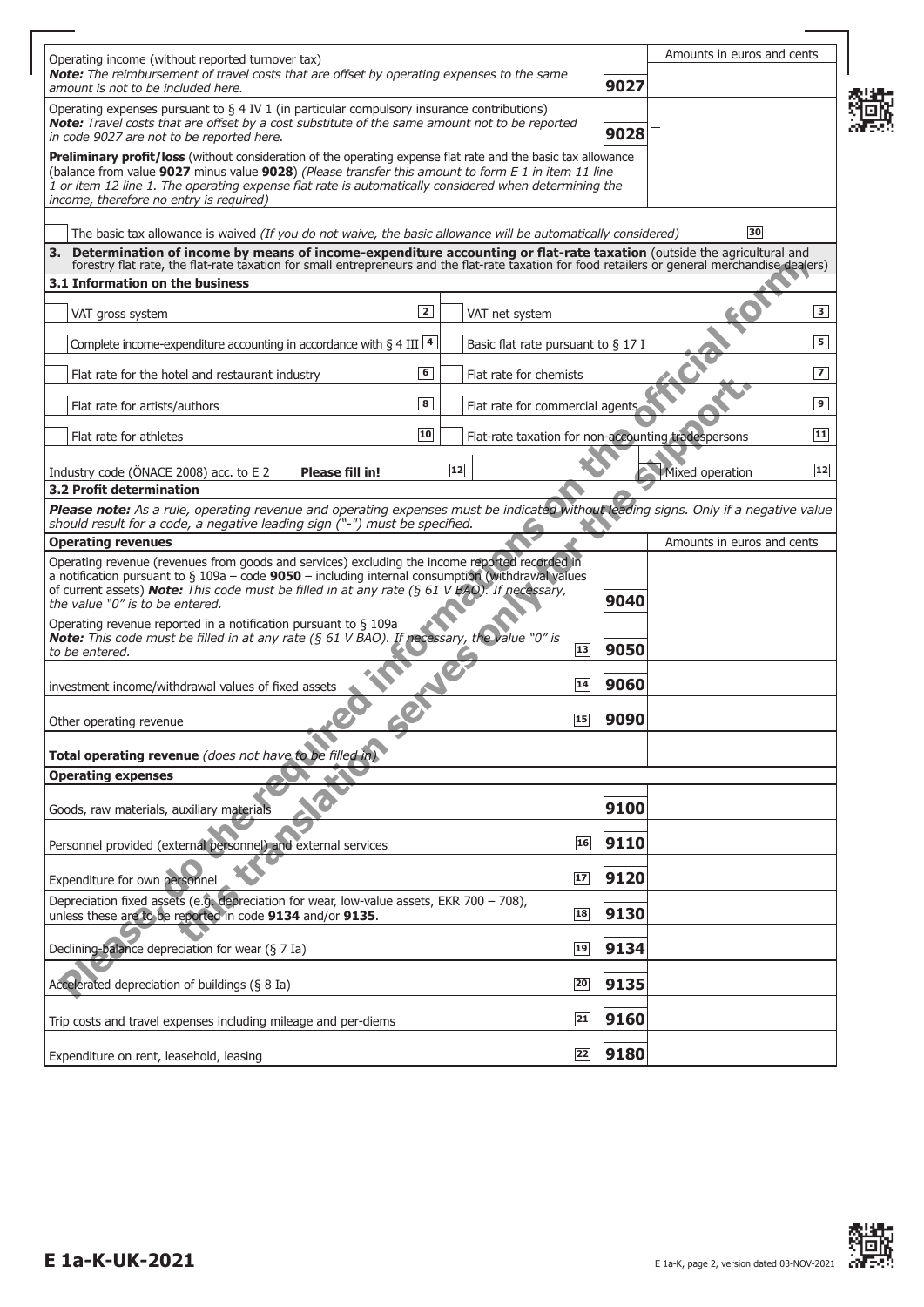| Interest and similar expenses                                                                                                                                                                                                                                                                                                                                                                                      | 23 | 9220 |  |
|--------------------------------------------------------------------------------------------------------------------------------------------------------------------------------------------------------------------------------------------------------------------------------------------------------------------------------------------------------------------------------------------------------------------|----|------|--|
| Own compulsory insurance contributions, contributions to pension and support institutions<br>and contributions to self-employment provision schemes                                                                                                                                                                                                                                                                | 24 | 9225 |  |
| Expenses/expenditures for a study 4)                                                                                                                                                                                                                                                                                                                                                                               | 25 | 9275 |  |
| Corporate donations to benefited research and teaching institutions, museums, cultural<br>institutions, the Federal Office for Monument Protection, umbrella organisations for disabled<br>sports, the International Anti-Corruption Academy, etc. 5)                                                                                                                                                              | 26 | 9243 |  |
| Corporate donations to charitable organisations, benefited fund-raising associations, etc. 5) 6)                                                                                                                                                                                                                                                                                                                   | 26 | 9244 |  |
| Corporate donations to environmental organisations and animal shelters 5) 6)                                                                                                                                                                                                                                                                                                                                       | 26 | 9245 |  |
| Corporate donations to volunteer fire departments and regional fire-fighting associations 5) 6)                                                                                                                                                                                                                                                                                                                    | 26 | 9246 |  |
| Contributions to the assets of a non-profit foundation 5) 6)                                                                                                                                                                                                                                                                                                                                                       | 27 | 9261 |  |
| Grants to the Innovation Foundation for Education and its subfoundations $5\,6$ )                                                                                                                                                                                                                                                                                                                                  | 28 | 926  |  |
| Other operating expenses not included in the above codes<br>(without lump-sum operating expenses)                                                                                                                                                                                                                                                                                                                  | 29 |      |  |
| Flat-rate operating expenses                                                                                                                                                                                                                                                                                                                                                                                       |    | 9259 |  |
| Total operating expenses (does not have to be filled in)                                                                                                                                                                                                                                                                                                                                                           |    |      |  |
| <b>Tax-free profit allowance</b>                                                                                                                                                                                                                                                                                                                                                                                   |    |      |  |
| Basic tax allowance: This is considered automatically, unless it is waived.                                                                                                                                                                                                                                                                                                                                        |    |      |  |
|                                                                                                                                                                                                                                                                                                                                                                                                                    |    |      |  |
| The basic tax allowance is waived                                                                                                                                                                                                                                                                                                                                                                                  |    |      |  |
| Profit/Loss without consideration of the basic tax allowance<br>(please transfer this amount into Form E 1, Item 10, 11 or 12)                                                                                                                                                                                                                                                                                     |    |      |  |
|                                                                                                                                                                                                                                                                                                                                                                                                                    |    |      |  |
| 4) The expenses/expenditures are deductible only if the study is the centre of the entire business activity.<br>5) Please note: The amounts to be entered here must not be included in an electronic transmission of special expenses data to the tax<br>office. However, if this is the case, you must correct the electronic transmission of the special expenses data. Please use Form L 1d<br>to this purpose. |    |      |  |
| <sup>6)</sup> Deductible only if the respective institution is included in the list of benefited donation institutions of the Federal Ministry of Finance.<br>Tredints.                                                                                                                                                                                                                                            |    |      |  |
| IMPORTANT NOTE: Please do not send send any original documents, as all documents arriving at the tax office will be destroyed after<br>electronic recording in accordance with the data protection regulations! However, retain these for at least 7 years for a possible<br><i>inspection.</i>                                                                                                                    |    |      |  |
| You can submit this declaration even more easily electronically at bmf.gv.at (FinanzOnline).<br>FinanzOnline is available to you free of charge around the clock and requires no special software.                                                                                                                                                                                                                 |    |      |  |
| Tax representation (name, address, phone Nº)                                                                                                                                                                                                                                                                                                                                                                       |    |      |  |
|                                                                                                                                                                                                                                                                                                                                                                                                                    |    |      |  |
| Date, signature                                                                                                                                                                                                                                                                                                                                                                                                    |    |      |  |
| Necesar : 1715                                                                                                                                                                                                                                                                                                                                                                                                     |    |      |  |
|                                                                                                                                                                                                                                                                                                                                                                                                                    |    |      |  |
|                                                                                                                                                                                                                                                                                                                                                                                                                    |    |      |  |
|                                                                                                                                                                                                                                                                                                                                                                                                                    |    |      |  |

Tax representation (name, address, phone №)

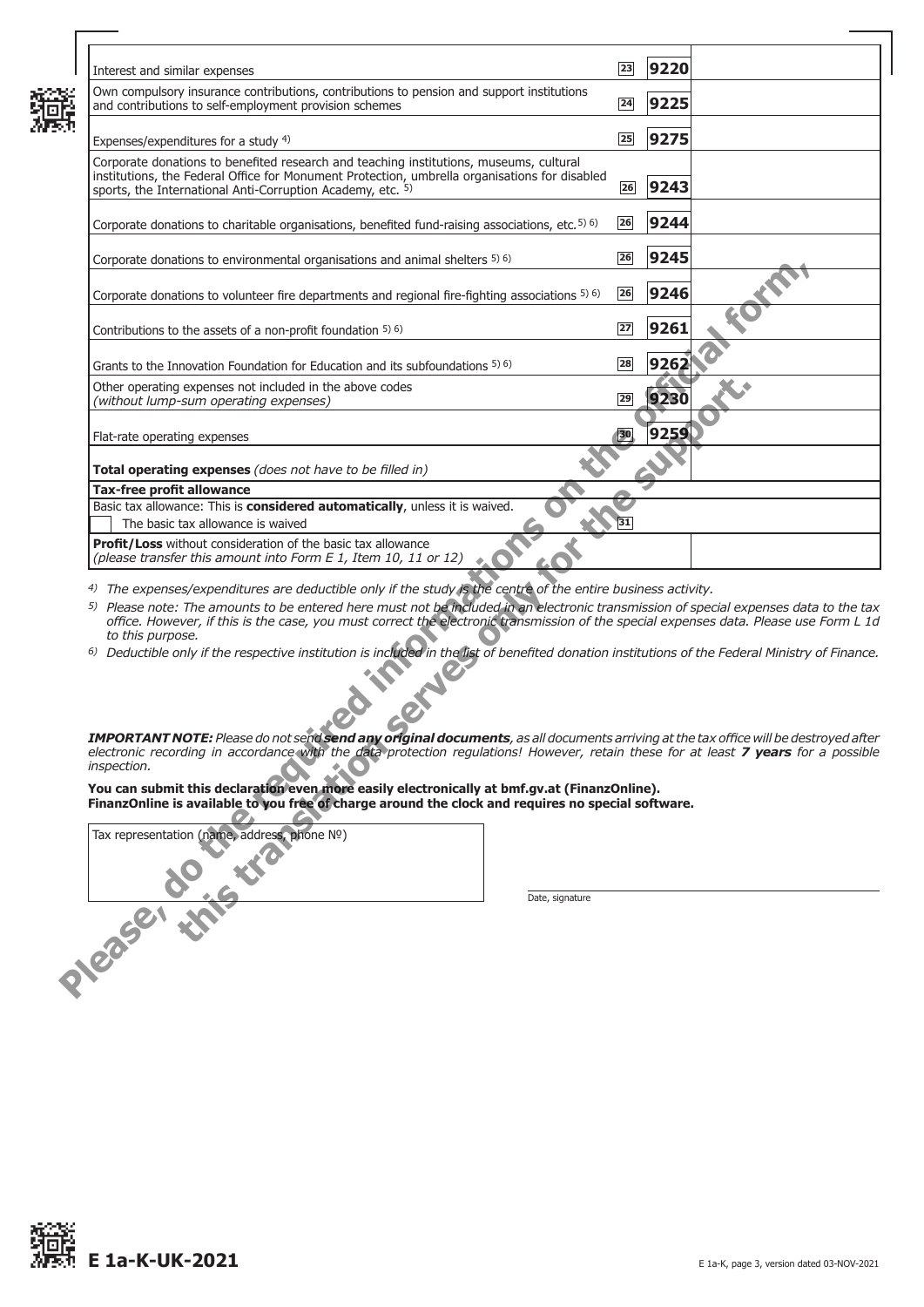# **Explanations**

Legal quotations without further designation refer to the Austrian Income Tax Act 1988 (EStG 1988) as most recently amended. Detailed tax information can be found in the Austrian Income Tax Guidelines 2000 (EStR 2000) at bmf.gv.at/Steuern/Findok. The tax-relevant values are to be entered into all amount fields.



**1** The **flat-rate taxation for small entrepreneurs**

is applicable to income from self-employment or from commercial operations, with the exception of income from the activities of a shareholder-manager, a member of the supervisory board, or a member of a foundation council. The prerequisite is that in the year of assessment the turnover tax exemption pursuant to  $\S$  6 I 27 of the Austrian Value Added Tax Act 1994 for small entrepreneurs is applicable, or is not applicable solely because turnover was also achieved that leads to income that is not affected by the flat rate (e.g. turnover from a letting that leads to income from letting and leasing) or because application of the turnover tax exemption pursuant to  $\S$  6 III of the Austrian Value Added Tax Act 1994 was waived. If the turnover limit is not exceeded, it can be decided independently for each business whether flat-rate taxation is to be applied or not.

Profit is the difference between the operating revenue (excluding VAT) and the operating expenses calculated at a flat rate. The flat-rate operating expenses amounts to 45% of the operating revenue. Deviating from this, in the case of a service business they amount to 20% of the operating revenue. The applicable flat rate is determined in accordance with the Service Businesses Ordinance, BGBl. II № 615/2020, from the industry code and the operating revenue (code **9027**) and is automatically considered when determining the income.

In addition to the flat-rate operating expenses, contributions paid pursuant to § 4 IV 1 (including compulsory insurance contributions, code **9028**) and the basic tax allowance must be considered. In the case of travel costs that are offset by a cost reimbursement in the same amount to be reported as business income, it is ensured by law through the reporting as additional business operating expenditure that they do not influence the profit (economic pass-through); they are not to be taken into account when determining the flat rate. Accordingly, they are **neither to** be reported in code **9027** nor in code **9028** and thus remain profit-neutral. This ensures that the flat rate derived from the value of code 9027 can be determined correctly. Fluence and the rest in the regular control in the regular control in the regular control in the regular control in the regular control in the regular control in the regular control in the regular control in the regular c The translation of the three through the three three three three periods and the expected of the constraints of the support of the constraints of the support of the constraints of the construction of the period of the cons

**Please note**: If, in exceptional cases, the profit determined by means of the flat rate for small entrepreneurs does not cover the entire tax result of the business because, for example, a capital gain on disposal/loss on disposal and/or an adjusted net gain/loss carried forward is also to be reported, Supplement E 1a is to be used. The operating expense flat rate is then to be reported in code **9259**.

**2** With the **VAT gross system**, the VAT invoiced is to be treated as operating revenue at the time it is collected and as operating expense at the time it is remitted to the tax office. The input tax amounts invoiced are operating expenditure at the time of payment and operating revenue at the time of offsetting with the tax office. Operating revenue and operating expenditure are therefore to be recognised inclusive of VAT.

The sum of the VAT payment charges paid in the assessment year is a operating expense (to be entered in code **9230**), the sum of any VAT credits constitutes a operating revenue to be entered in code **9090**. If both VAT payment charges and VAT credits result, a balancing must be carried out; if there is a credit excess, this is to be entered in code **9090**; if there is a payment charge excess, this is to be entered in code **9230**.

**3** In the **VAT net system,** VAT is recognised neither on the revenue nor on the expenditure side. All operating revenue and operating expenses eligible for input tax deduction are therefore recognised net of VAT. As a rule, the net system is permissible only if the VAT is of a transitory nature, i.e. not in the case of a VAT exemption without input tax relief and the claiming of a flat-rate input tax rate (except if the flat-rate input tax allowance is claimed in accordance with § 14 I 1 of the Austrian Value Added Tax Act 1994 and at the same time the basic flat rate pursuant to  $\S 17$  is applied).

**4** Profit determination by means of **full incomeexpenditure accounting** means that no flat-rate taxation is claimed, and the operating expenses are reported in full. Operating revenue is to be reported according to codes **9040** to **9090**, and operating expenses according to codes **9100** to **9230**. Code **9259** (lump-sum operating expenses) must not be filled in.

**5** If the **basic flat rate** is applied, the operating revenue is reported in full, but the operating expenses are deducted at a flat rate of **12%** of the sales. For the following income, the flat rate amounts to only **6%** of the turnover: Professional or commercial income from a commercial or technical consultation, an activity within the meaning of § 22 II (e.g. managing directors of a limited company under Austrian law who participate substantially, supervisory board members) and income from writing, lecturing, scientific, teaching or educational activities.

Apart from the lump sum, only the following deductions may be made:

- Expenditure for goods, raw materials and semi-finished products, auxiliary materials and ingredients;
- expenditure for wages (including non-wage labour costs);
- expenditure for third-party wages, if and insofar as these are directly included in services that form the business object of the company (e.g. contract manufacturing of goods),
- social-insurance contributions and contributions to self-employment provision schemes
- travel expenses, if and insofar as they are offset by reimbursement of costs in the same amount; these travel expenses reduce the turnover relevant for the assessment of the lump sum.

All other operating expenses are covered by the operating expense flat rate, which is to be entered in code **9259**.

Further information on the basic flat rate can be found on the homepage of the BMF (bmf.gv.at/Steuern/Für Unternehmer/Pauschalierung) and in the Manual for Self-Employed Persons ("Selbstständigenbuch", bmf.gv.at/ Publikationen), as well as in the Austrian Income Tax Guidelines 2000, Rz 4100 et seq.

**6** Licensed hotels and restaurants may make use of the **flat rate for the hotel and restaurant industry**. The **basic lump sum (10%** of the turnover, at least  $\in$  3,000) covers all operating expenses with the exception of

- those covered by the other two lump sums and
- those that must be considered separately at any rate, even in the case of flat-rate taxation.

The **mobility lump sum** (**2%** of the turnover) includes

- all vehicle costs and operating costs for the use of other means of transport and
- travel costs.

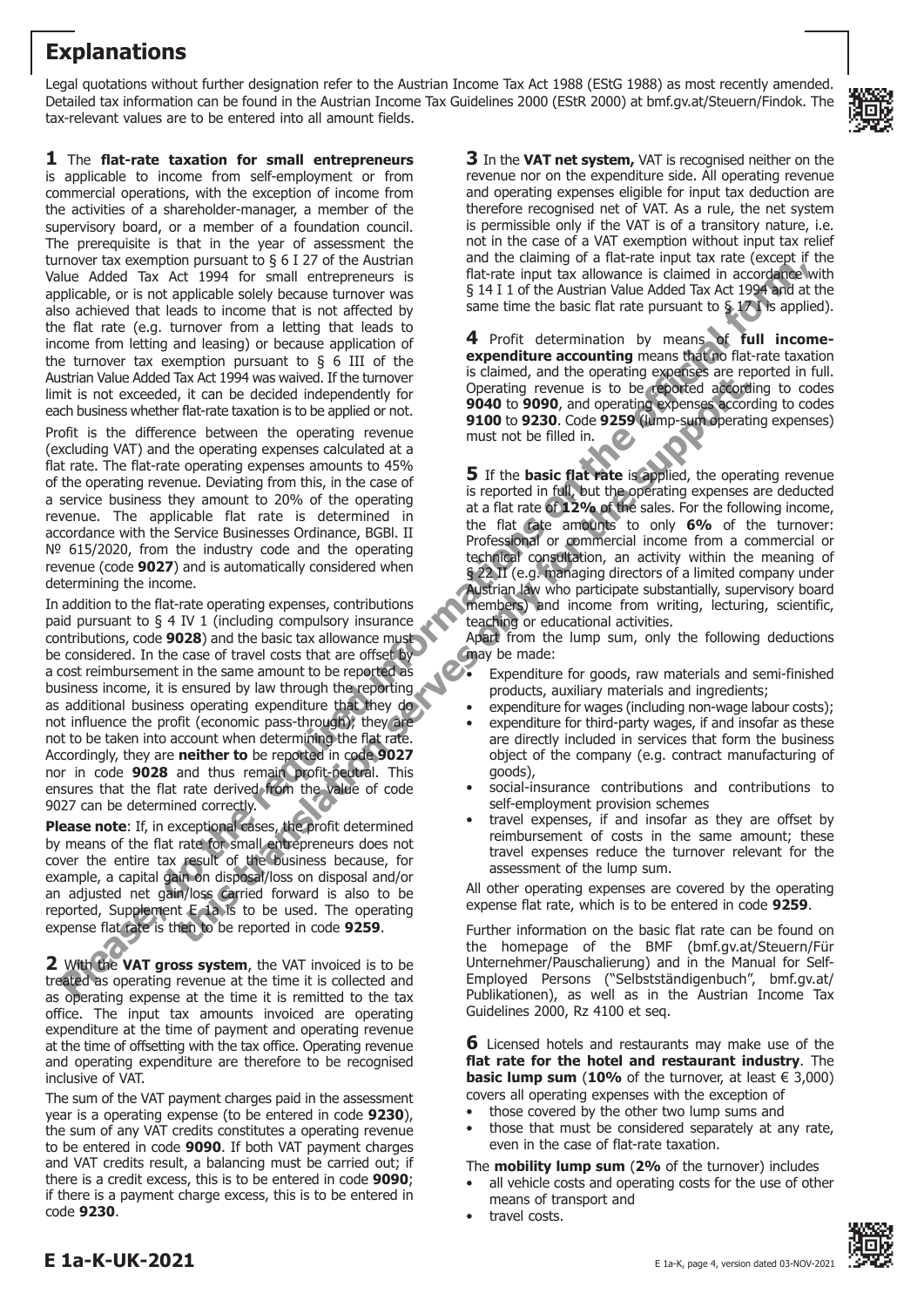

The **lump sum for energy and premises** (**8%** of the turnover) includes all costs incurred in connection with the use of premises. The (total) lump-sum amount is to be reported in code **9259**.

In addition, the basic tax allowance and certain operating expenses remain fully deductible: Use of goods, wages and non-wage labour costs, social-insurance contributions, training of employees, depreciation for wear (to be entered in maintenance and repair, rentals and leaseholds of real estate, borrowing costs. Further information can be found in the Austrian Income Tax Guidelines 2000, Rz 4287 et seq).

**7** The **flat rate for chemists** substantially corresponds to the basic flat rate, see Item 4.

**8** According to the **Ordinance for Flat-Rate Taxation of Artists/Writers**, certain operating expenses can be considered at **12%** of the turnover, up to a maximum of € 8,725 at a flat rate in code **9259**.

The lump sum covers: Expenses for usual technical aids (in particular computers, sound carriers including reporting and playback equipment); expenses for telephone and office material; expenses for specialist literature and entrance fees; operational expenses for clothing, cosmetics and other expenses for the external appearance; daily allowances; expenditure for rooms located within the same structure (in particular study, studio, sound studio, rehearsal rooms); expenditure for the catering of business partners; usually undocumented operating expenses. Expenditure not covered by the lump sum are to be entered in the relevant codes.

**9** According to the **flat rate for commercial agents**, certain operating expenses can be considered at **12%** of the turnover, at the most at a flat rate of  $\epsilon$  5,825 in code **9259**.

The lump sum covers: Per-diem allowances; expenditure for rooms located in the same structure (in particular warehouse and office premises); expenditure on the occasion of catering for business partners; usually undocumented operating expenses such as gratuities. Expenditure not covered by the lump sum are to be entered in the relevant codes.

**10** Under the **Ordinance for Flat-Rate Taxation of Athletes**, for internationally active athletes who are subject to unlimited tax liability in Austria (due to their place of residence or habitual abode) and who predominantly perform abroad in the course of sporting events (competitions, tournaments) in the calendar year, the income from sporting activities, including advertising activities, subject to tax in Austria is to be recognised upon application at 33% of all such income (domestic and foreign). However, the income revenue excluded from the tax assessment base (67%) must be considered when determining the tax for the rest of the income revenue (entry in code **440** in Form E 1). Crediting of foreign taxes from the income determined at a flat rate is excluded. the basic flat note, excitan 4.<br> **Please Control in the control interest on the required in the set of the required in the required in the required in the required in the required in the required in the set of the propert** to the state to teleform and office and the terespected by the server is experimently experiment and office and office the server in the respective detection and the properties and deriver and entrance according to 5 109a,

If the flat-rate taxation is used, only 33% of the operating revenue and operating expenses are to be entered in the respective code-; the 67% to be excluded may not be entered in code 9259.

**11** The Flat-Rate Taxation Ordinance for **Non-Accounting Tradespersons** BGBl. № 55/1990, provides for a sectorspecific lump-sum operating expenditure rate for a total of 54 trades. The following operating expenses may also be considered:

Purchasing of goods, raw materials and auxiliary materials, semi-finished products and ingredients (according to purchase journal);



depreciation; expenditure for rent or lease, energy, heating, post and telephone; VAT paid (with the exception of VAT from internal consumption) and VAT (input tax) for expenses requiring capitalisation; contributions to compulsory insurance in statutory health, accident and pension insurance as well as the basic tax allowance.

**12** Please enter the type of your activity here in the form of a three-digit **industry code** (*Branchenkennzahl*, BKZ). For more detailed explanations on this see Form E 2. With regard to mixed operations, the following applies: A mixed operation is present if at least 20% of the operating sales are not attributable to the industry code stated. In this case, the industry code of the predominant turnover and the existence of a mixed operation must be ticked.

**13** In code **9050**, income/operating revenue to be reported for the respective assessment, for which a notification according to § 109a was issued, is to be entered. For information on the notification obligation pursuant to § 109a, please refer to the "Tax Book" (to be found at bmf.gv.at – Publications) or Rz 8300 et seq of the Austrian Income Tax Guidelines 2000, respectively.

To income stated in a notification on the basis of a **freelance contract of employment** pursuant to § 4 IV of the Austrian General Social Security Act, the following applies: In code 9050, the amount recorded in the notification is to be entered without deduction of retained employee shares for social insurance and without deduction of contributions to pension funds; these deduction items are to be entered as operating expenditure in code 9225; this also applies if the basic flat rate pursuant to  $\S$  17 I is used.

**14** Operating revenue from the disposal (sale, withdrawal) of fixed assets is to be entered in code **9060**. Insurance compensations are to be entered in code 9090.

**15** In code **9090**, enter the total of all operating revenues (accrued in the calendar year) with the exception of the operating revenues to be entered in codes 9040, 9050 and 9060.

**16** Note that expenditure for your own personnel must be reported in code 9120.

**17** In code **9120**, expenditure on wages and salaries and non-wage labour costs are to be reported.

**18** In code **9130**, depreciation for wear for fixed assets (including motor vehicles) as well as immediately deducted low-value fixed assets (§ 13, i.e. those whose acquisition or production costs do not exceed € 800 per individual case) is to be entered. The declining-balance depreciation  $(§ 7 Ia)$  is to be reported in code 9134, the accelerated depreciation of buildings (§ 8 Ia) is to be reported in code 9135.

**19** For assets acquired or manufactured after 30-JUN-2020, the depreciation for wear can be made in decreasing annual amounts according to an immutable percentage of no more than 30% (**declining depreciation for wear**). This percentage rate is to be applied to the respective book value (net book value) and results in the respective annual depreciation for wear. Certain assets (e.g. buildings, motor vehicles that are not emission-free, used assets, installations that serve to extract, transport or store fossil